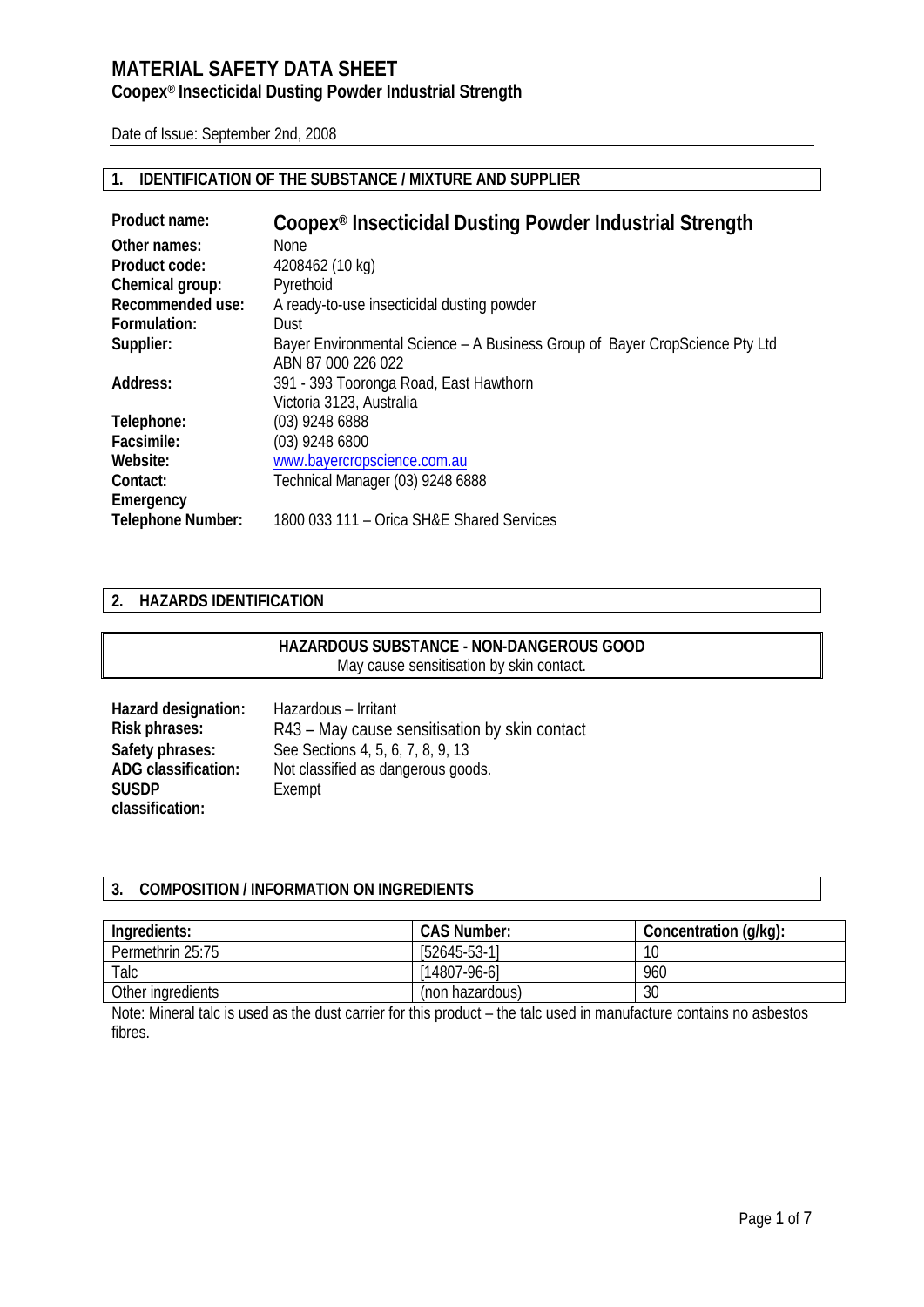### **Coopex® Insecticidal Dusting Powder Industrial Strength**

Date of Issue: September 2nd, 2008

### **4. FIRST AID MEASURES**

**If poisoning occurs, immediately contact a doctor or Poisons Information Centre (telephone 13 11 26), and follow the advice given. Show this Material Safety Data Sheet to a doctor.**

| Inhalation:                  | Remove person to fresh air. Keep at rest. Seek medical advice if exposure has been more<br>than trivial. Administer artificial respiration if breathing has stopped.                                                                                                                                                                                                                                                                                                                                                                                                                                                                                                                                                                                                                                                                                                                                                                                                                                                               |
|------------------------------|------------------------------------------------------------------------------------------------------------------------------------------------------------------------------------------------------------------------------------------------------------------------------------------------------------------------------------------------------------------------------------------------------------------------------------------------------------------------------------------------------------------------------------------------------------------------------------------------------------------------------------------------------------------------------------------------------------------------------------------------------------------------------------------------------------------------------------------------------------------------------------------------------------------------------------------------------------------------------------------------------------------------------------|
| Skin contact:                | Remove all contaminated clothing and shoes. Wash off skin immediately with soap and plenty<br>of water. Apply vitamin E cream, toilet milks or local anaesthetic creams to reduce irritation<br>if it occurs. Seek medical advice if irritation persists. Launder contaminated clothing before re-<br>use.                                                                                                                                                                                                                                                                                                                                                                                                                                                                                                                                                                                                                                                                                                                         |
| Eye contact:                 | Immediately rinse eyes thoroughly, including under eyelids, with running water for at least 15<br>minutes. Seek immediate medical advice.                                                                                                                                                                                                                                                                                                                                                                                                                                                                                                                                                                                                                                                                                                                                                                                                                                                                                          |
| Ingestion:                   | Wash out mouth with water. Do not induce vomiting. Keep patient at rest and seek medical<br>advice.                                                                                                                                                                                                                                                                                                                                                                                                                                                                                                                                                                                                                                                                                                                                                                                                                                                                                                                                |
| <b>First Aid Facilities:</b> | Provide an eyewash station in the workplace.                                                                                                                                                                                                                                                                                                                                                                                                                                                                                                                                                                                                                                                                                                                                                                                                                                                                                                                                                                                       |
| Symptoms:                    | Burning sensations on the skin, irritation of the mucous membranes, coughing and<br>sneezing may be experienced. Following severe intoxication, respiratory effects can<br>include chest tightness, airway hyperreaction, and pulmonary oedema. Possible<br>circulatory effects include tachycardia, hypotension, and palpitations. Gastrointestinal<br>symptoms may include nausea, vomiting, diarrhoea, abdominal pain, and salivation.<br>Potential Central Nervous System effects are dizziness, blurred vision, headache,<br>listlessness, anorexia, somnolence/coma, seizures/convulsions, tremor, ataxia, and<br>muscle fasciculations.                                                                                                                                                                                                                                                                                                                                                                                     |
| <b>Medical attention:</b>    | There is no specific antidote. Treat symptoms.                                                                                                                                                                                                                                                                                                                                                                                                                                                                                                                                                                                                                                                                                                                                                                                                                                                                                                                                                                                     |
|                              | Treatment<br>Basic aid, decontamination, symptomatic treatment and if necessary administration of<br>antidote.<br>Note for physicians<br>Treat large intakes with gastric lavage, and charcoal administration. Use endotracheal<br>intubation, and artificial respiration (if necessary). Monitor respiratory and cardiac<br>functions. Observe electrocardiograph, and check for pulmonary oedema in event of<br>inhalation. Anticonvulsant therapy with diazepam i.v. No antidote known. Treat symptoms.<br>Recovery should be spontaneous. Elimination by: dialysis, haemo-perfusion.<br>Contraindication - adrenergic compounds, atropine. DO NOT confuse with<br>anticholinesterase compounds. Skin contacted by permethrin must be carefully cleaned<br>with cleansing milk. Symptoms can be partially alleviated by the application of a vitamin E<br>or moisturising cream or anaesthetic ointment. For eyes, instil local anaesthetic drops e.g.<br>1% amethocaine hydrochloride eye drops. Give analgesics as necessary. |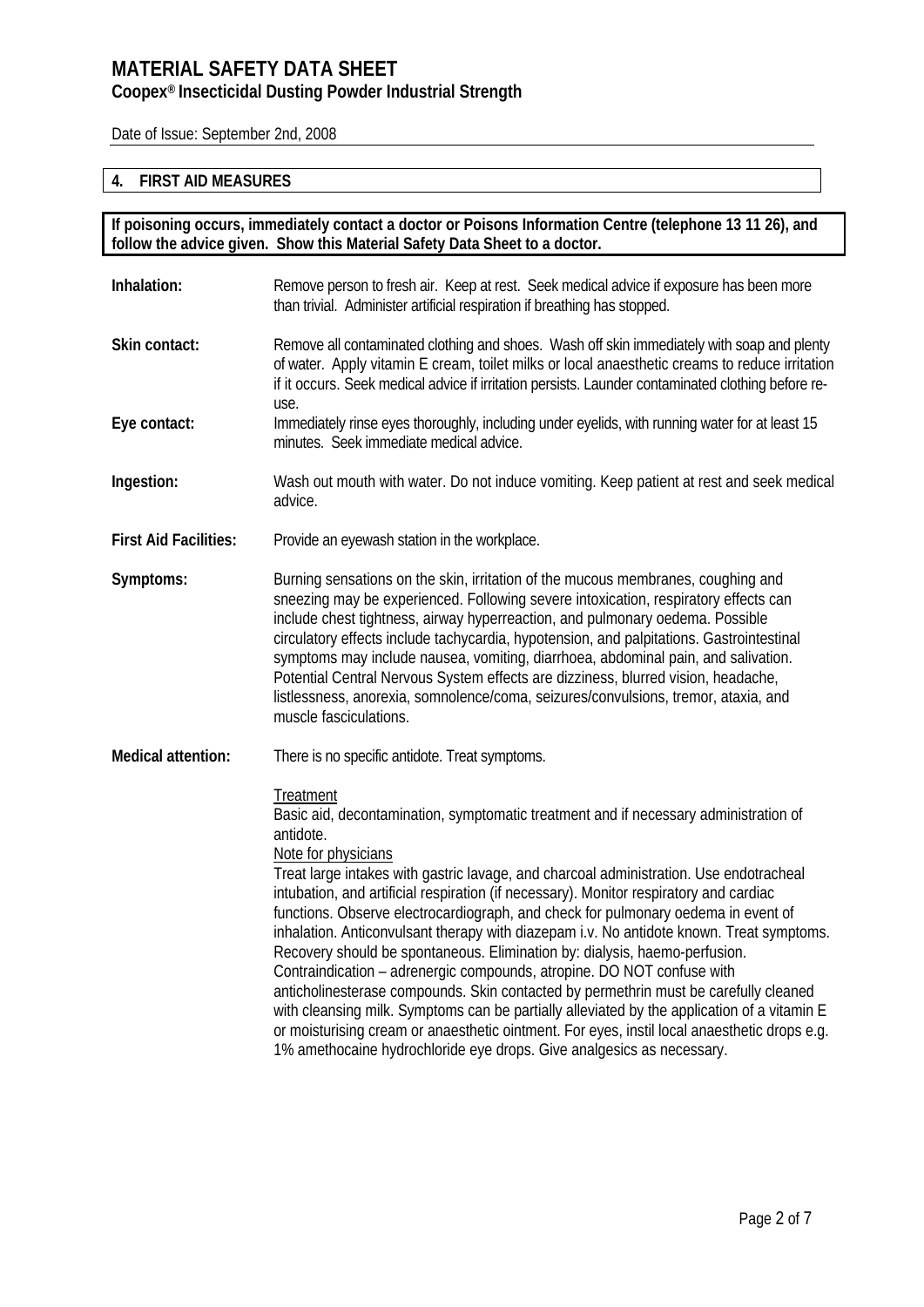### **Coopex® Insecticidal Dusting Powder Industrial Strength**

Date of Issue: September 2nd, 2008

### **5. FIRE FIGHTING MEASURES**

| Extinguishing media:                     | Foam, dry chemical or water spray. Do not use water jet from fire hose.                                                                                                                                                                                                                                                                                                                                                                                                                                       |
|------------------------------------------|---------------------------------------------------------------------------------------------------------------------------------------------------------------------------------------------------------------------------------------------------------------------------------------------------------------------------------------------------------------------------------------------------------------------------------------------------------------------------------------------------------------|
| Hazards from<br>combustion<br>products:  | In the event of fire, hydrogen chloride, carbon monoxide and carbon dioxide may be<br>released.                                                                                                                                                                                                                                                                                                                                                                                                               |
| <b>Precautions for fire</b><br>fighters: | Fire fighters should wear full protective gear, including self-contained breathing apparatus<br>(AS/NZS 1716), as toxic and irritating decomposition products may be produced in a fire. If<br>it can be done safely, remove intact containers from the fire. Otherwise, use water spray to<br>cool them. Bund area to prevent contamination of water sources. Dispose of fire control<br>extinguishing agent and spillage later in a safe manner. Do not release contaminated<br>water into the environment. |

### **6. ACCIDENTAL RELEASE MEASURES**

Dealing with spills and disposals may result in the potential for increased personal exposure. Protective clothing and equipment as described in the PERSONAL PROTECTION section should be worn. Avoid contact with spilled material or contaminated surfaces. Keep people and animals away. Prevent spill from entering drains, sewers or any body of water. Sweep up into sealable containers for disposal in accordance with applicable local, state and federal regulations.

| <b>HANDLING AND STORAGE</b><br>7 <sub>1</sub>        |                                                                                                                           |                                                                                                                                                                                                                                                                                                                                                                                                                                                                                              |
|------------------------------------------------------|---------------------------------------------------------------------------------------------------------------------------|----------------------------------------------------------------------------------------------------------------------------------------------------------------------------------------------------------------------------------------------------------------------------------------------------------------------------------------------------------------------------------------------------------------------------------------------------------------------------------------------|
| Handling:                                            |                                                                                                                           | Keep out of reach of children. Avoid contact with eyes and skin.                                                                                                                                                                                                                                                                                                                                                                                                                             |
| Storage:                                             | Store product in the closed, original container in a cool, well-ventilated area away from<br>direct sunlight.             |                                                                                                                                                                                                                                                                                                                                                                                                                                                                                              |
| 8.<br><b>EXPOSURE CONTROLS / PERSONAL PROTECTION</b> |                                                                                                                           |                                                                                                                                                                                                                                                                                                                                                                                                                                                                                              |
| <b>Exposure standards:</b>                           | No exposure standard has been assigned by the National Occupational Health and Safety<br>Commission (Worksafe Australia). |                                                                                                                                                                                                                                                                                                                                                                                                                                                                                              |
| <b>Engineering controls:</b>                         |                                                                                                                           | Control process conditions to avoid contact. Use local exhaust ventilation.                                                                                                                                                                                                                                                                                                                                                                                                                  |
| <b>Personal Protective</b><br>Equipment:             | Eyes:<br>Clothing:<br>Gloves:<br>Respiratory:<br>Other:                                                                   | Avoid contact with the eyes.<br>Avoid contact with skin. Wear suitable protective clothing. Protective<br>clothing must be stored separately from private clothing.<br>Avoid contact with skin. Wear rubber gloves.<br>Do not inhale dust. Wear an approved respirator to prevent inhalation,<br>if other control measures are inadequate.<br>Wash thoroughly after handling. Do not eat, drink or smoke until after<br>washing. After each day's use wash gloves and contaminated clothing. |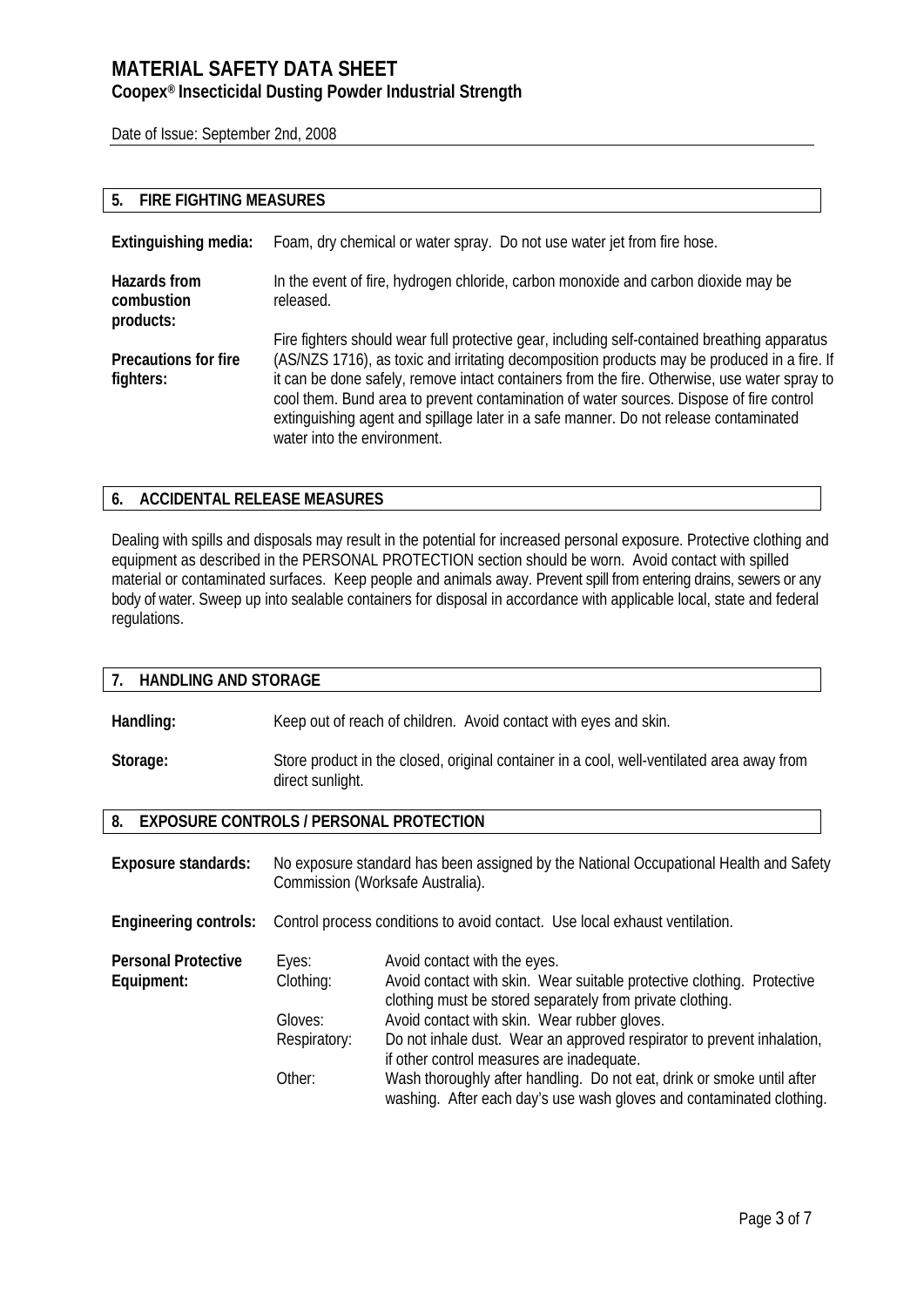# **Coopex® Insecticidal Dusting Powder Industrial Strength**

Date of Issue: September 2nd, 2008

# **9. PHYSICAL AND CHEMICAL PROPERTIES**

| Appearance:<br>Odour:           | White powder<br>No detectable odour |
|---------------------------------|-------------------------------------|
| Vapour pressure:                | Negligible                          |
| Vapour density:                 | Not available                       |
| <b>Boiling point:</b>           | Not available                       |
| Freezing/melting                |                                     |
| point:                          | Not available                       |
| Solubility:                     | Practically insoluble               |
|                                 |                                     |
|                                 |                                     |
|                                 | Not applicable                      |
| Density:<br><b>Flash Point:</b> | Not available                       |
| Flammability:                   | Not flammable                       |
| Auto-ignition                   |                                     |
| temperature:                    | Not available                       |
| Octanol/water                   |                                     |
| partition coefficient:          | Not available                       |

# **10. STABILITY AND REACTIVITY**

| Chemical stability:                                | Stable under normal conditions of use.                                                                           |
|----------------------------------------------------|------------------------------------------------------------------------------------------------------------------|
| Conditions to avoid:<br>Incompatible<br>materials: | Avoid iron, alloys, oxidisers, strong acids and halogens.<br>Iron, alloys, oxidisers, strong acids and halogens. |
| Hazardous<br>decomposition<br>products:            | In the event of fire, hydrogen chloride, carbon monoxide and carbon dioxide may be<br>released.                  |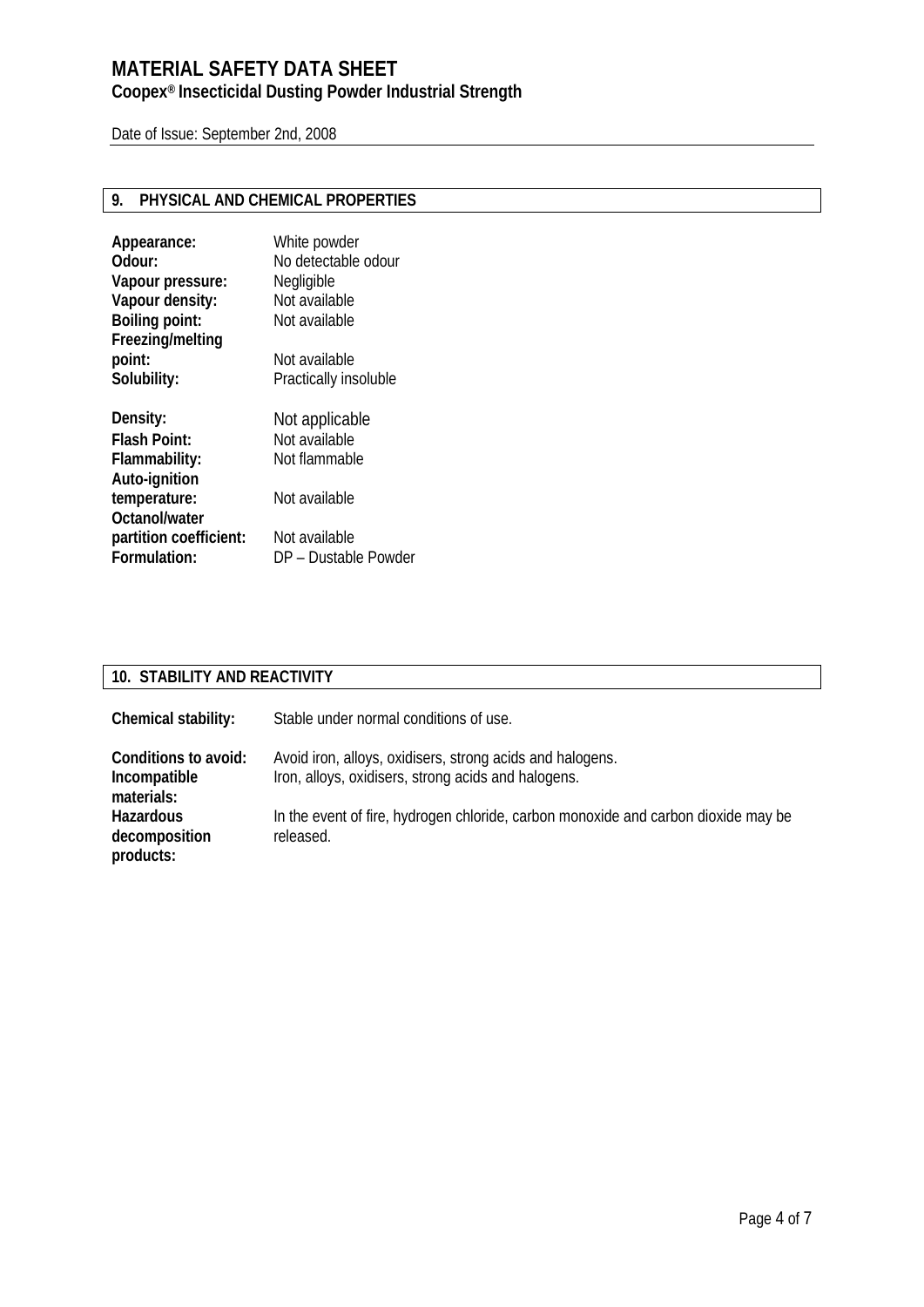# **MATERIAL SAFETY DATA SHEET Coopex® Insecticidal Dusting Powder Industrial Strength**

Date of Issue: September 2nd, 2008

# **11. TOXICOLOGICAL INFORMATION**

|                      | POTENTIAL HEALTH EFFECTS                                                                                    |
|----------------------|-------------------------------------------------------------------------------------------------------------|
| Inhalation:          | Inhalation of dust may produce respiratory irritation.                                                      |
| Skin contact:        | May irritate the skin. The material should not be allowed to come into contact with the skin.               |
| Eye contact:         | Mildly irritating. The material should not be allowed to contact the eyes.                                  |
| Ingestion:           | The product is of low toxicity.                                                                             |
| Acute:               | ANIMAL TOXICITY DATA - ACTIVE INGREDIENT:                                                                   |
| Oral toxicity:       | LD <sub>50</sub> rat: 1479 mg/kg (Permethrin 25:75 in corn oil)                                             |
| Dermal toxicity:     | $LD_{50}$ rabbit: > 2000 mg/kg (Permethrin)                                                                 |
| Inhalation toxicity: | $LC_{50}$ (3 hr) for mice and rats >685 mg/m <sup>3</sup> air (permethrin)                                  |
| Skin irritation:     | Mild irritant – rabbit (Permethrin)                                                                         |
| Eye irritation:      | Mild irritant - rabbit (Permethrin)                                                                         |
| Sensitisation:       | Studies carried out by Bayer on Permethrin technical material indicate that it is not a skin<br>sensitiser. |

#### **Chronic:**

Permethrin is not mutagenic, teratogenic or carcinogenic.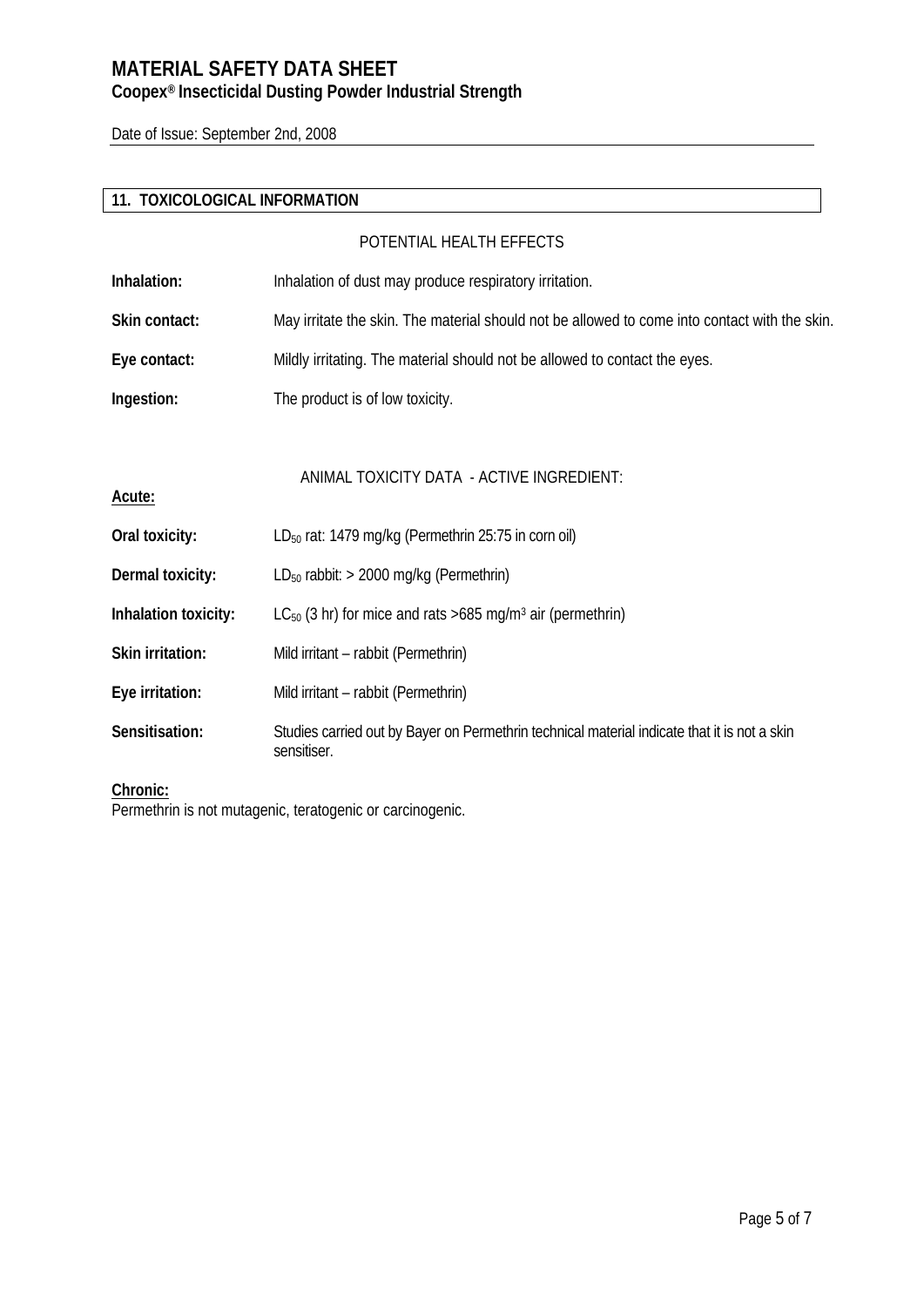### **Coopex® Insecticidal Dusting Powder Industrial Strength**

Date of Issue: September 2nd, 2008

#### **12. ECOLOGICAL INFORMATION**

DO NOT contaminate streams, rivers, or waterways with the chemical or used containers.

| Fish toxicity:                       | $LC_{50}$ (96h): 2.5 $\mu$ g/L rainbow trout (permethrin)<br>$LC_{50}$ (48h): 1.8 $\mu$ g/L bluegill sunfish (permethrin)                                   |
|--------------------------------------|-------------------------------------------------------------------------------------------------------------------------------------------------------------|
| Daphnia toxicity:                    | $LC_{50}$ (48h): 0.6 $\mu$ g/L (permethrin)                                                                                                                 |
| Toxicity to algae:                   | Data not available                                                                                                                                          |
| Bird toxicity:                       | $LD_{50}$ : >3000 mg/kg chickens (permethrin)<br>$LD_{50}$ : >9800 mg/kg mallard ducks (permethrin)<br>$LD_{50}$ : >13500 mg/kg Japanese quail (permethrin) |
| Bee toxicity:<br>Environmental fate, | $LD_{50}$ (24h) (oral): 0.098 $\mu q$ /bee; (contact): 0.029 $\mu q$ /bee                                                                                   |
| persistence and<br>degradation:      | Permethrin degrades rapidly in soil and water.                                                                                                              |

### **13. DISPOSAL CONSIDERATIONS**

Single rinse before disposal. Dispose of rinsings in a disposal pit specifically marked and set up for this purpose clear of waterways, desirable vegetation and tree roots. Break, crush or puncture and bury empty containers in a local authority landfill. If no landfill is available, bury the containers below 500 mm in a disposal pit specifically marked and set up for this purpose clear of waterways, desirable vegetation and tree roots. Empty containers and product should not be burnt.

#### **14. TRANSPORT INFORMATION**

| UN number:<br>Proper shipping | Not applicable                                                                               |
|-------------------------------|----------------------------------------------------------------------------------------------|
| name:                         | Not applicable                                                                               |
| Class and                     | Not "dangerous goods" for transport by road or rail according to the Australian Code for the |
| <b>Subsidiary Risk:</b>       | Transport of Dangerous Goods by Road and Rail.                                               |
| Packing Group:                | Not applicable                                                                               |
| EPG:                          | Not applicable                                                                               |
| Hazchem code:                 | Not applicable                                                                               |
| Marine pollutant:             | No                                                                                           |